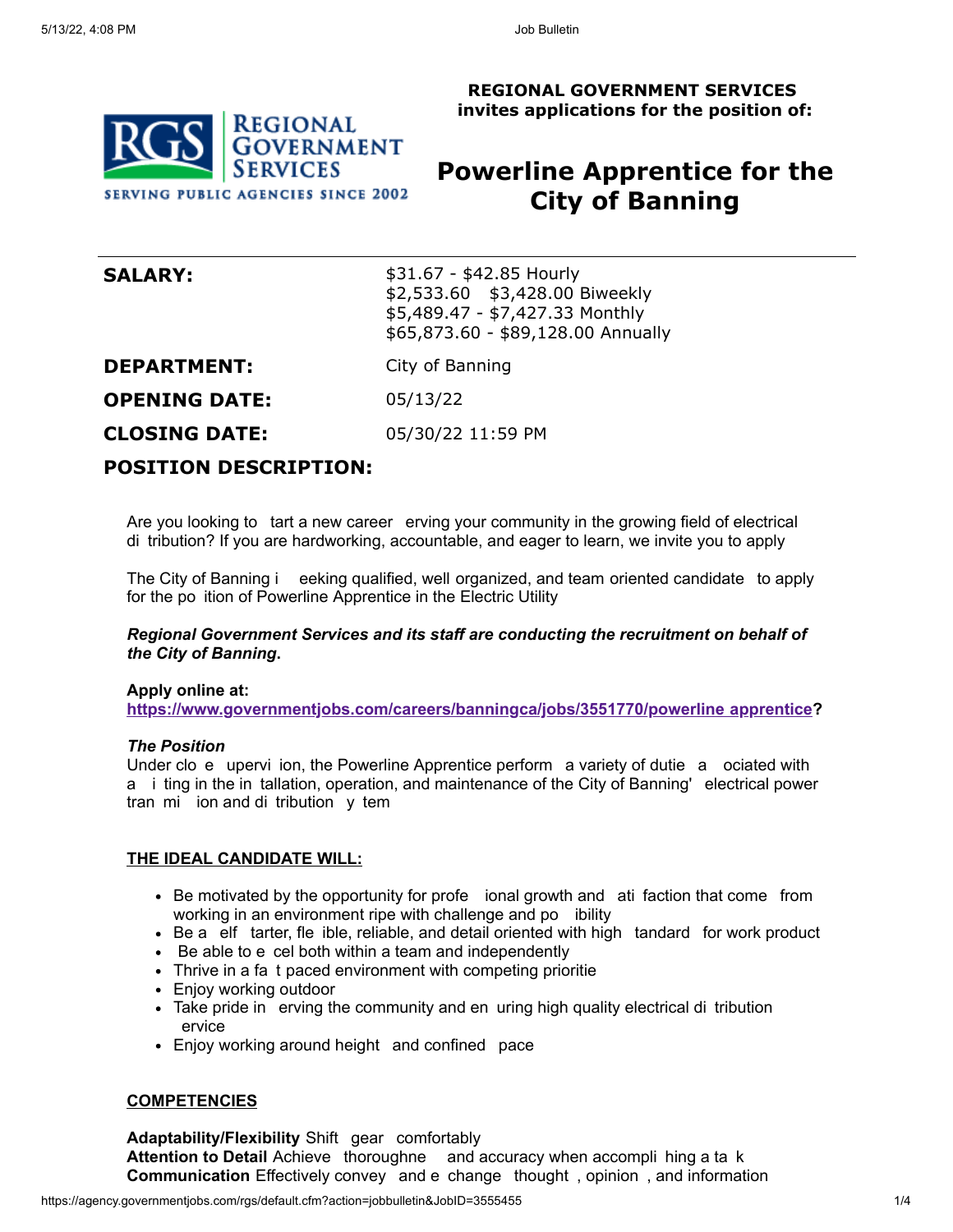verbally or in writing.

**Inclusiveness-**Respects and values working in a diverse environment. **Initiative-**Assesses and initiates things independently.

**Interpersonal Relations and Skills-**Builds relationships based on mutual trust and respect.

**Problem Solving-**Sees and defines problems and implement solutions.

**Reliability and Commitment-**Shows commitment, dedication, and accountability in one's work, and follows through on all projects, goals, aspects of one's work.

**Results Orientation/Execution-**Manages time and priorities effectively.

**Safety-**Works to comply with safety regulations and helps to promote safety consciousness and well-being.

**Teamwork-**Works collaboratively with other people to achieve a goal.

**Time Management/Organization-**Executes plans for events, tasks, or processes in an efficient manner.

### *About the City*

The City of Banning is a full-service community serving a population of 30,000 people located in the beautiful San Gorgonio Pass, 90 miles east of Los Angeles. Banning Electric Utility is a notfor-profit, publicly owned retail electrical energy distribution utility with 6 distribution substations and 134 miles of power lines serving nearly 13,500 citizens and business patrons. The Banning Electric Utility is member of the Southern California Public Power Authority (SCPPA) enjoying the benefits of joint action through cost effective planning, construction, management, and operations of electrical energy resources.

## **EXAMPLES OF DUTIES:**

- Performs a variety of tasks associated with the provision of electrical service to commercial and residential customers in the City of Banning.
- Assists in the installation, maintenance, and repair of overhead and underground electrical transmission lines.
- Aids in the construction of new distribution lines and pulling wire.
- Assists in the installation of new underground systems.
- Operates heavy equipment and a variety of hand tools for the maintenance and repair of electric system infrastructure.
- Cleans and maintains supplies, equipment, and materials used for electric services.
- Assists in the installation and replacement of power poles, transformers, powerlines, and other power distribution equipment.
- Performs preventive and restorative maintenance on energized power transmission and distribution lines and devices.
- Participates in the building, maintenance, and renovation of power substations.
- Provides customer service and answers trouble calls.
- Receives work orders and completes duties.
- Implements safety procedures.
- Installs and maintains City street lights.
- Performs tree trimming and weed abatement, as required.
- Performs other duties assigned or required.

## **TYPICAL QUALIFICATIONS:**

#### **Minimum Qualifications**

- A high school diploma or GED, AND
- A minimum of six (6) months experience as a grounds assistant/helper.
- Current enrollment or recently completion of Powerline Technician trade school.

#### **License and Certification Requirements Must have at the time of application and continue to maintain:**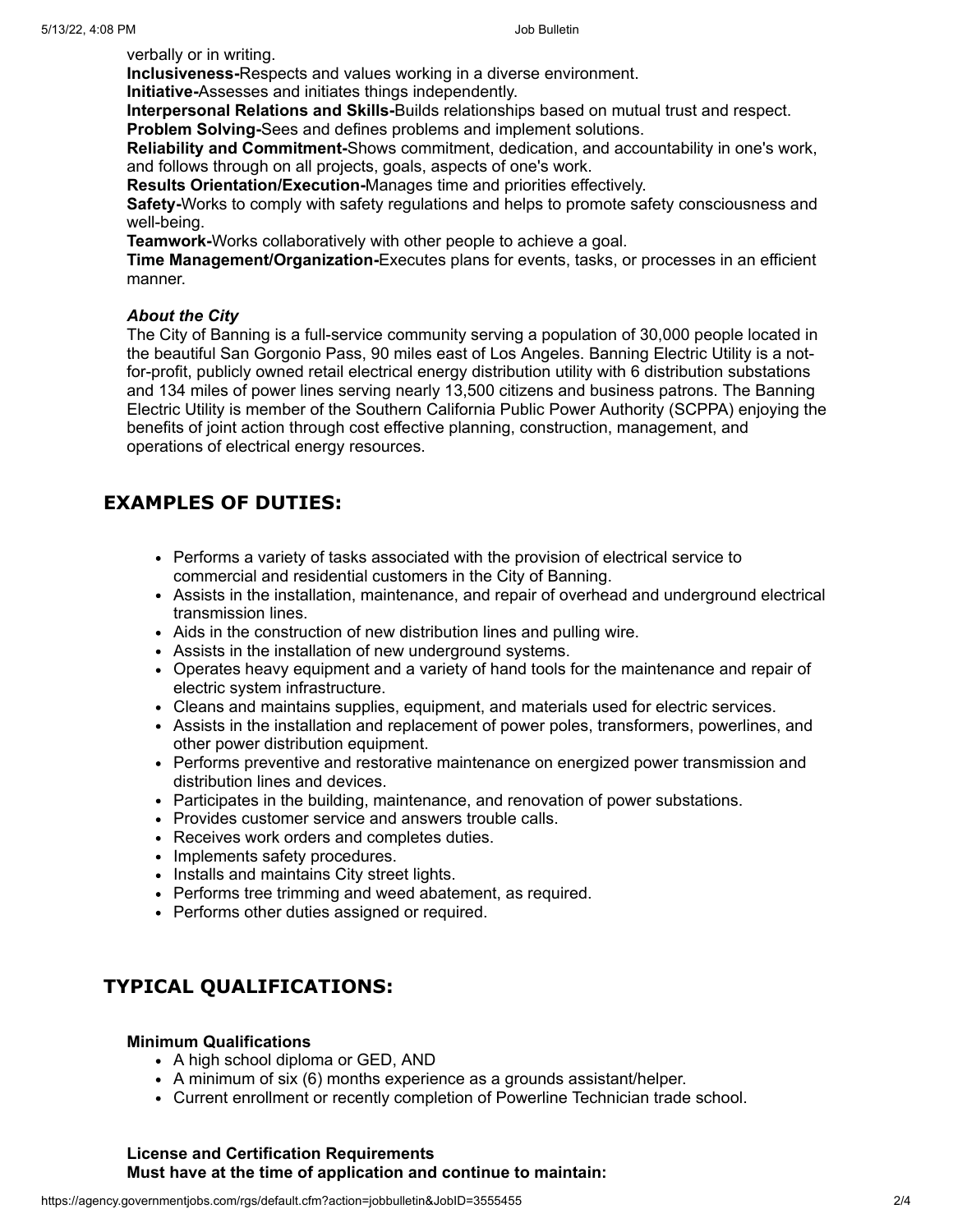- A First Aid Certification,
- A valid Class A Commercial California Driver License with D.O.T. medical certification.
- May be required to obtain a Forklift Certificate.

#### **Knowledge of:**

- City organization, operations, policies, and procedures.
- City, County, State and Federal statutes, rules, regulations, ordinances, codes, administrative orders, and other operational guidelines and directives.
- Installation, repair and maintenance of electrical equipment and wiring.
- Customer service techniques and principles.
- Occupational hazards and standard safety precautions.
- Operational procedures for hand tools and heavy equipment used in electric maintenance and repair.

#### **Ability to:**

- Read, understand, interpret, and apply relevant City, County, State and Federal statutes, rules, regulations, ordinances, codes, administrative orders, policies and procedures, and other operational guidelines and directives.
- Work within deadlines to complete projects and assignments
- Establish and maintain effective working relations with co-workers, staff, vendors, contractors, visitors, the general public, and others having business with the City of Banning.
- Apply electrical and mechanical skills.

#### **Physical and Environmental Working Conditions**

Ability to sit, stand, walk, kneel, crouch, stoop, squat, crawl, twist, climb, and lift up to 100 lbs.; endure exposure to heat, cold, wet, noise, outdoors, vibration, confining workspace, chemicals, explosive materials, mechanical, domestic, electrical and traffic hazards; ability to distinguish color and wear protective apparel; ability to travel to different sites and locations. May be required to work outside the traditional work schedule. May be subject to call out and/or call-back or stand-by schedule.

## **SUPPLEMENTAL INFORMATION:**

Applications must be submitted on-line through this applicant tracking system. Materials must be complete and clearly indicate the candidate meets the minimum qualifications. Incomplete, late, emailed, and faxed applications are not accepted. Resumes are not considered in lieu of the required employment application.

Certificates, resumes, and/or cover letters must be uploaded with your application through this applicant tracking system.

All statements made on the application, resume, and supplemental materials are subject to verification. False statements may be cause for immediate disqualification, removal from eligibility list, or discharge from employment.

#### **The deadline to apply is May 30, 2022, at 11:59 PM PST.**

#### **Apply online at:**

**https://www.governmentjobs.com/careers/banningca/jobs/3551770/powerline-apprentice?**

### **APPLICATION PROCESS AND SELECTION PROCEDURE:**

**Appraisal Process –** (Pass/Fail) After the closing deadline, applications will be screened in relation to the criteria indicated in this announcement.